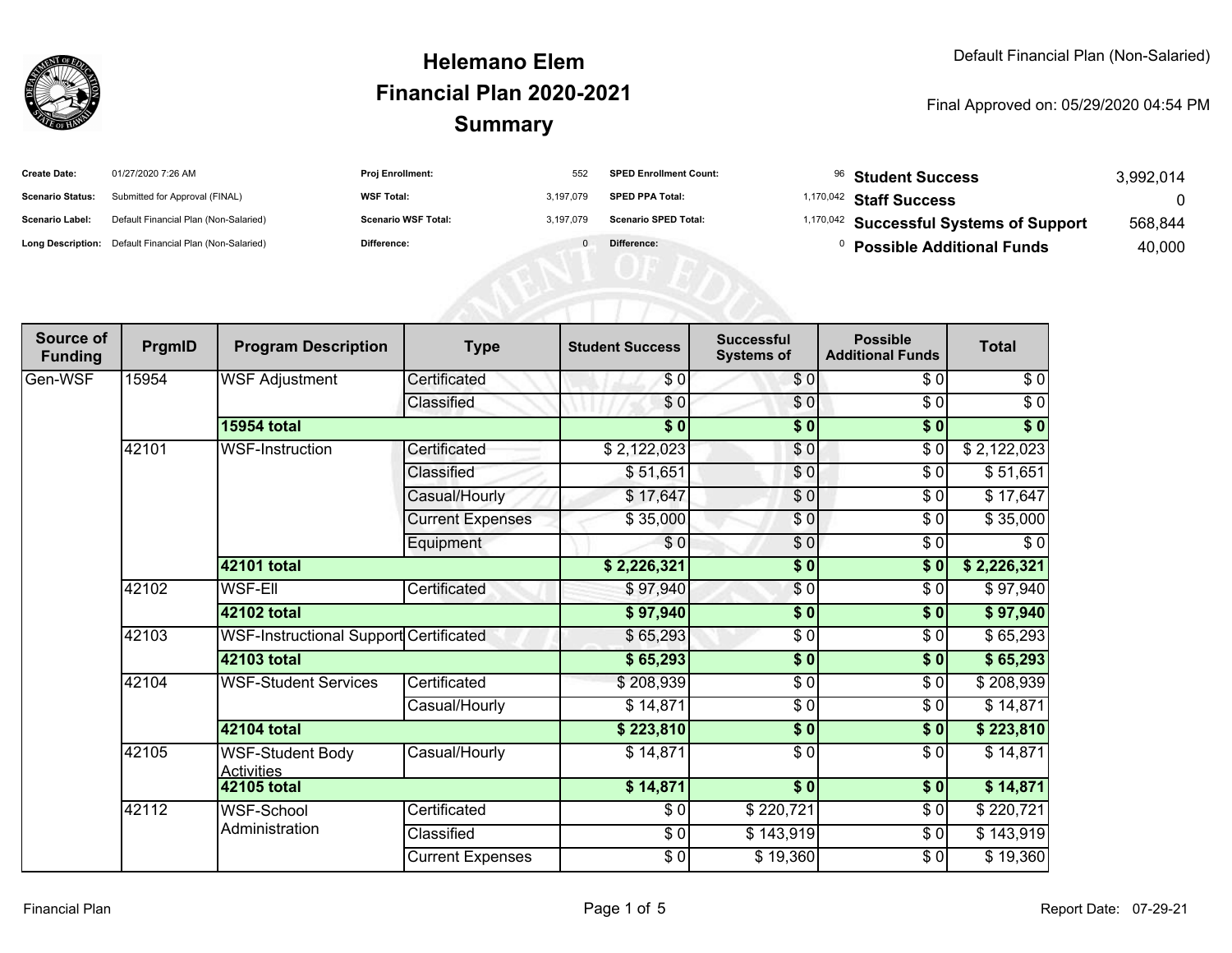

| Source of<br><b>Funding</b> | PrgmID           | <b>Program Description</b>                                | <b>Type</b>             | <b>Student Success</b>    | <b>Successful</b><br><b>Systems of</b> | <b>Possible</b><br><b>Additional Funds</b> | <b>Total</b>     |
|-----------------------------|------------------|-----------------------------------------------------------|-------------------------|---------------------------|----------------------------------------|--------------------------------------------|------------------|
| Gen-WSF                     | 42112            | <b>WSF-School</b><br>Administration                       | Equipment               | \$0                       | $\overline{\$0}$                       | \$0                                        | \$0              |
|                             |                  | <b>42112 total</b>                                        |                         | \$0                       | \$384,000                              | \$0                                        | \$384,000        |
|                             | 42113            | <b>WSF-School Facility</b><br><b>Services</b>             | Classified              | $\overline{\$0}$          | \$128,193                              | $\overline{\$0}$                           | \$128,193        |
|                             |                  |                                                           | Casual/Hourly           | \$0                       | \$55,651                               | $\overline{\$0}$                           | \$55,651         |
|                             |                  |                                                           | <b>Current Expenses</b> | $\overline{\$0}$          | $\overline{\$0}$                       | $\overline{\$0}$                           | $\overline{\$0}$ |
|                             |                  | <b>42113 total</b>                                        |                         | $\overline{\$0}$          | \$183,844                              | $\overline{\textbf{S}^0}$                  | \$183,844        |
|                             | 42114            | <b>WSF-Protocol Fund</b>                                  | <b>Current Expenses</b> | \$0                       | \$1,000                                | $\overline{\$0}$                           | \$1,000          |
|                             |                  | <b>42114 total</b>                                        |                         | $\overline{\textbf{S}^0}$ | \$1,000                                | $\overline{\textbf{S}^0}$                  | \$1,000          |
|                             | Gen-WSF          |                                                           |                         | \$2,628,235               | \$568,844                              | $\overline{\textbf{S}^0}$                  | \$3,197,079      |
| Gen-Suppl                   | 99996            | <b>Stdnt Success - Possible</b><br><b>Supplmntl Funds</b> | Equipment               | \$0                       | \$0                                    | \$30,000                                   | \$30,000         |
|                             |                  | <b>99996 total</b>                                        |                         | $\overline{\$0}$          | $\overline{\$0}$                       | \$30,000                                   | \$30,000         |
|                             | 99997            | <b>Staff Success - Possible</b><br><b>Supplmntl Funds</b> | <b>Current Expenses</b> | \$0                       | \$0                                    | \$10,000                                   | \$10,000         |
|                             |                  | <b>99997 total</b>                                        |                         | $\overline{\$0}$          | $\overline{\$0}$                       | \$10,000                                   | \$10,000         |
|                             | <b>Gen-Suppl</b> |                                                           |                         | $\overline{\$0}$          | $\overline{\$0}$                       | \$40,000                                   | \$40,000         |
| Gen-SPED                    | 17101            | SPED Ppa - Instruction                                    | Certificated            | \$652,930                 | $\overline{S}0$                        | \$0                                        | \$652,930        |
|                             |                  |                                                           | Classified              | \$447,642                 | $\sqrt{6}$                             | $\overline{30}$                            | \$447,642        |
|                             |                  |                                                           | <b>Current Expenses</b> | \$69,470                  | $\overline{\$0}$                       | $\sqrt{6}$                                 | \$69,470         |
|                             |                  | <b>17101 total</b>                                        |                         | \$1,170,042               | $\overline{\$0}$                       | $\overline{\$0}$                           | \$1,170,042      |
|                             | 17131            | Special Education in<br>Regular Schools                   | Certificated            | \$0                       | $\overline{30}$                        | $\overline{30}$                            | \$0              |
|                             |                  |                                                           | Classified              | $\sqrt{6}$                | $\overline{30}$                        | $\overline{\$0}$                           | $\overline{\$0}$ |
|                             |                  | <b>17131 total</b>                                        |                         | $\overline{\$0}$          | $\overline{\$0}$                       | $\overline{\$0}$                           | $\overline{\$0}$ |
|                             | <b>Gen-SPED</b>  |                                                           |                         | \$1,170,042               | $\overline{\$0}$                       | $\overline{\$0}$                           | \$1,170,042      |
| Federal                     | 18902            | <b>ESEA Title I-Schools</b>                               | Casual/Hourly           | \$193,737                 | $\overline{\$0}$                       | $\overline{\$0}$                           | \$193,737        |
|                             |                  |                                                           | <b>Current Expenses</b> | \$0                       | $\overline{30}$                        | $\overline{\$0}$                           | $\overline{\$0}$ |
|                             |                  |                                                           | Equipment               | \$0                       | $\overline{\$0}$                       | $\sqrt{6}$                                 | $\overline{\$0}$ |
|                             |                  | <b>18902 total</b>                                        |                         | \$193,737                 | $\overline{\$0}$                       | $\overline{\$0}$                           | \$193,737        |
|                             |                  |                                                           |                         |                           |                                        |                                            |                  |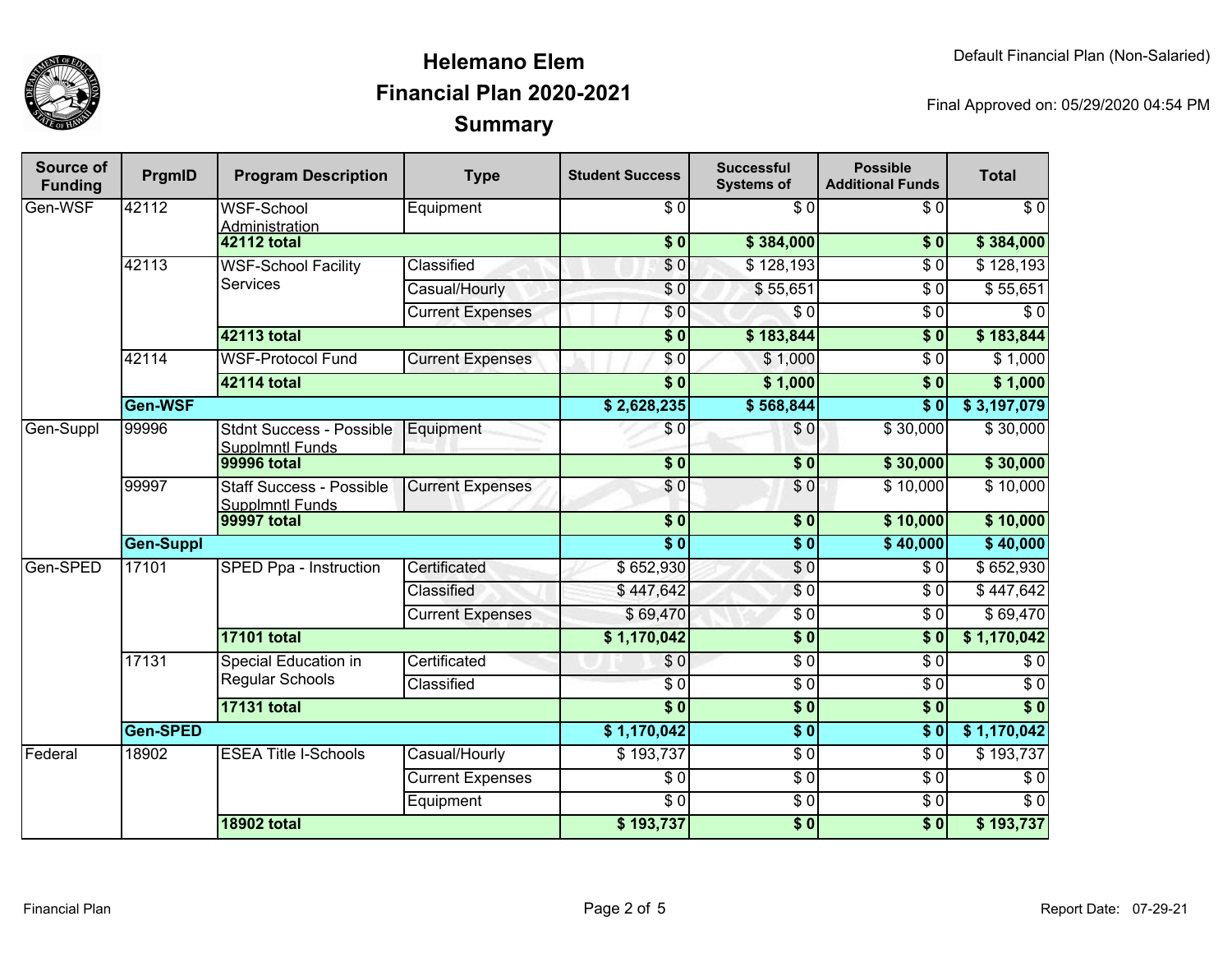

| Source of<br><b>Funding</b> | PrgmID          | <b>Program Description</b>               | <b>Type</b>             | <b>Student Success</b>    | <b>Successful</b><br><b>Systems of</b> | <b>Possible</b><br><b>Additional Funds</b> | <b>Total</b>     |
|-----------------------------|-----------------|------------------------------------------|-------------------------|---------------------------|----------------------------------------|--------------------------------------------|------------------|
| Federal                     | 18935           | <b>ESEA Title I-Parent</b><br>Engagement | <b>Current Expenses</b> | \$0                       | \$0                                    | \$0                                        | $\sqrt{6}$       |
|                             |                 | <b>18935 total</b>                       |                         | s <sub>0</sub>            | $\overline{\$0}$                       | s <sub>0</sub>                             | $\overline{\$0}$ |
|                             | 19978           | Impact Aid-WSF                           | <b>Current Expenses</b> | \$0                       | $\overline{\$0}$                       | $\overline{\$0}$                           | $\overline{\$0}$ |
|                             |                 |                                          | Equipment               | \$0                       | $\overline{\$0}$                       | $\overline{\$0}$                           | $\overline{\$0}$ |
|                             |                 | 19978 total                              |                         | $\overline{\textbf{S}^0}$ | $\overline{\$}0$                       | $\overline{\$0}$                           | $\sqrt{6}$       |
|                             | 35913           | Sch Prgm Food Services                   | Classified              | \$0                       | \$0                                    | $\overline{\$0}$                           | $\overline{\$0}$ |
|                             |                 |                                          | Casual/Hourly           | \$0                       | \$0                                    | $\overline{\$0}$                           | $\overline{\$0}$ |
|                             |                 | 35913 total                              |                         | s <sub>0</sub>            | $\overline{\$}0$                       | s <sub>0</sub>                             | $\overline{\$0}$ |
|                             | Federal         |                                          |                         | \$193,737                 | $\overline{\textbf{50}}$               | $\overline{\textbf{S}^0}$                  | \$193,737        |
| Gen-Cent                    | 35163           | <b>Food Services-General</b>             | Classified              | \$0                       | $\overline{\$0}$                       | $\overline{\$0}$                           | $\overline{\$0}$ |
|                             |                 | Fund                                     | Casual/Hourly           | $\sqrt{6}$                | $\overline{S}0$                        | $\overline{\$0}$                           | $\overline{\$0}$ |
|                             |                 | 35163 total                              |                         | $\overline{\$0}$          | $\overline{\$0}$                       | $\overline{\$0}$                           | $\overline{\$0}$ |
|                             | <b>Gen-Cent</b> |                                          |                         | $\overline{\$0}$          | $\overline{\$}0$                       | $\overline{\$0}$                           | $\overline{\$}0$ |
| Special                     | 19061           | <b>DOD-Survey Card</b>                   | <b>Current Expenses</b> | \$0                       | $\sqrt{6}$                             | $\overline{\$0}$                           | $\overline{\$0}$ |
|                             |                 | Incentive                                | Equipment               | $\overline{S}0$           | $\overline{\$0}$                       | $\overline{\$0}$                           | $\overline{\$0}$ |
|                             |                 | <b>19061 total</b>                       |                         | $\overline{\$}0$          | $\overline{\$0}$                       | $\overline{\$0}$                           | $\overline{\$0}$ |
|                             | 19062           | <b>DOD-Fed Connected</b>                 | <b>Current Expenses</b> | \$0                       | $\overline{\$0}$                       | $\overline{\$0}$                           | $\overline{\$0}$ |
|                             |                 | <b>Student Incentive</b>                 | Equipment               | \$0                       | $\overline{\$0}$                       | $\overline{\$0}$                           | $\overline{\$0}$ |
|                             |                 | <b>19062 total</b>                       |                         | $\overline{\$0}$          | $\overline{\$0}$                       | $\overline{\$0}$                           | $\overline{\$0}$ |
|                             | 19085           | DOD-Ea-Leilehua<br>Complex FY17          | Casual/Hourly           | \$0                       | $\overline{\$0}$                       | $\overline{\$0}$                           | $\overline{\$0}$ |
|                             |                 | <b>19085 total</b>                       |                         | \$0                       | $\overline{\$0}$                       | $\overline{\$0}$                           | \$0              |
|                             | 35304           | Food Services-Special<br>Fund            | <b>Current Expenses</b> | $\overline{\$0}$          | $\overline{S}0$                        | $\overline{60}$                            | $\overline{\$0}$ |
|                             |                 | <b>35304 total</b>                       |                         | $\overline{\$0}$          | $\overline{\$0}$                       | $\overline{\$0}$                           | $\overline{\$0}$ |
|                             | <b>Special</b>  |                                          |                         | \$0                       | $\overline{\$0}$                       | $\overline{\$0}$                           | $\overline{\$0}$ |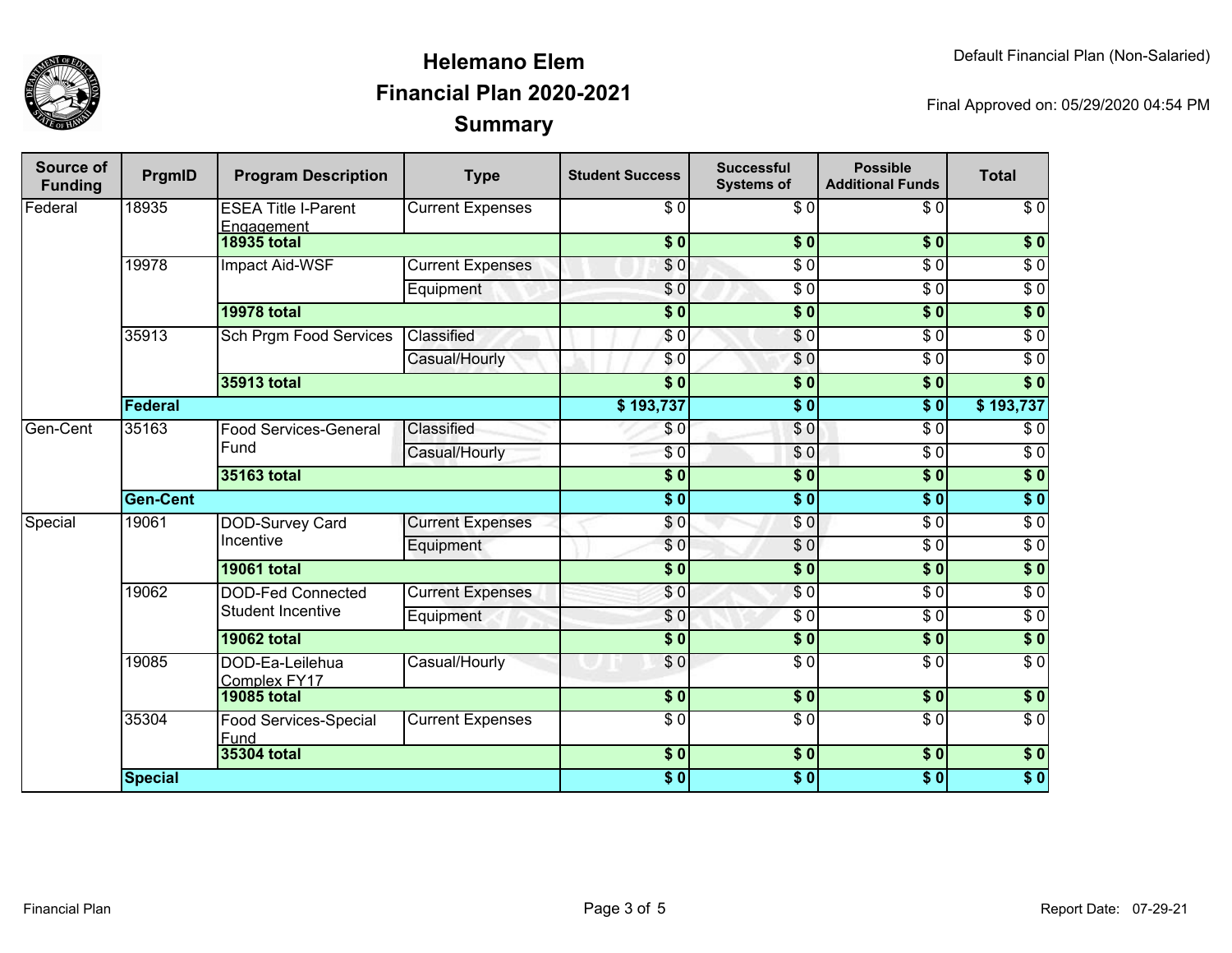| Source of<br><b>Funding</b> | PrgmID          | <b>Program Description</b> | <b>Type</b>             | <b>Student Success</b> | <b>Successful</b><br><b>Systems of</b> | <b>Possible</b><br><b>Additional Funds</b> | <b>Total</b> |
|-----------------------------|-----------------|----------------------------|-------------------------|------------------------|----------------------------------------|--------------------------------------------|--------------|
| <b>Rev Fund</b>             | 145004          | After School               | Casual/Hourly           | \$01                   | \$0                                    | \$0                                        | \$0          |
|                             |                 |                            | <b>Current Expenses</b> | \$0                    | \$0                                    | \$0                                        | \$0          |
|                             |                 | 45004 total                |                         | <b>\$01</b>            | <b>SO</b>                              | \$0 <sub>1</sub>                           | \$0          |
|                             | <b>Rev Fund</b> |                            |                         | \$01                   | <b>SO</b>                              | \$0 <sub>1</sub>                           | \$0          |
| <b>Sand Total</b>           |                 |                            | \$3,992,014]            | \$568,844              | \$40,000                               | \$4,600,858                                |              |